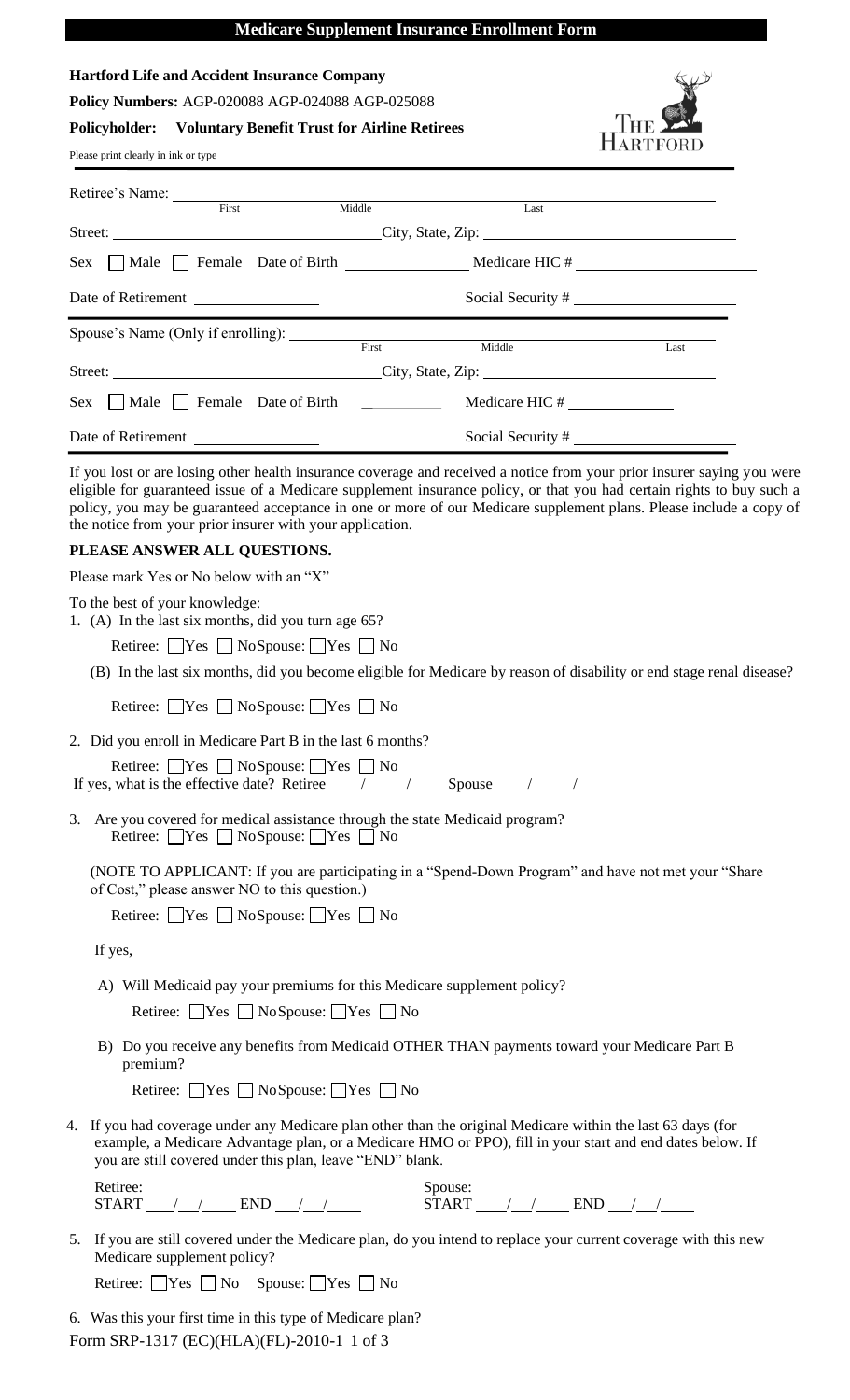|    | Retiree: $\Box$ Yes $\Box$ No Spouse: $\Box$ Yes $\Box$ No                                                                                                                                                                     |                                                                                              |  |  |
|----|--------------------------------------------------------------------------------------------------------------------------------------------------------------------------------------------------------------------------------|----------------------------------------------------------------------------------------------|--|--|
|    | 7. Did you drop a Medicare supplement policy to enroll in the Medicare plan?<br>Retiree: $\Box$ Yes $\Box$ No Spouse: $\Box$ Yes $\Box$ No                                                                                     |                                                                                              |  |  |
|    | 8. Do you have another Medicare supplement policy in force?                                                                                                                                                                    |                                                                                              |  |  |
|    | Retiree: $\Box$ Yes $\Box$ No Spouse: $\Box$ Yes $\Box$ No<br>A) If so, with what company and what plan do you have?                                                                                                           |                                                                                              |  |  |
|    | Retiree: Policy Number:                                                                                                                                                                                                        |                                                                                              |  |  |
|    | Spouse: Policy Number: 2008. [2016] Policy Number: 2016. [2016] Policy Number: 2016. [2016] Policy Number: 2016. [2016] Policy Number: 2016. [2016] Policy Number: 2016. [2016] Policy Number: 2016. [2016] Policy Number: 201 |                                                                                              |  |  |
|    | Retiree: $\Box$ Yes $\Box$ No Spouse: $\Box$ Yes $\Box$ No                                                                                                                                                                     | B) If so, do you intend to replace your current Medicare supplement policy with this policy? |  |  |
| 9. | Have you had coverage under any other health insurance within the past 63 days? (For example, an employer,<br>union, or individual plan)                                                                                       |                                                                                              |  |  |
|    | Retiree: $\Box$ Yes $\Box$ No Spouse: $\Box$ Yes $\Box$ No                                                                                                                                                                     |                                                                                              |  |  |
|    | A) If so, with what company and what kind of policy?                                                                                                                                                                           |                                                                                              |  |  |
|    | Retiree: Policy Number:                                                                                                                                                                                                        |                                                                                              |  |  |
|    | Spouse: Policy Number:                                                                                                                                                                                                         |                                                                                              |  |  |
|    | B) What are your dates of coverage under the policy (If you are still covered under the other policy,<br>leave "END" blank.)?                                                                                                  |                                                                                              |  |  |
|    | Retiree:<br>Spouse:<br>START $\angle$ $\angle$ END $\angle$ $\angle$ $\angle$ START $\angle$ END $\angle$ $\angle$                                                                                                             |                                                                                              |  |  |
|    | 10. Have you smoked cigarettes, cigars, or used pipe or chewing tobacco, nicotine chewing gum or snuff<br>during the past 12 months?                                                                                           |                                                                                              |  |  |
|    | Retiree: $\Box$ Yes $\Box$ No Spouse: $\Box$ Yes $\Box$ No                                                                                                                                                                     |                                                                                              |  |  |
|    | NOTE TO AGENT IDENTIFIED AT BOTTOM OF THIS FORM: List any other health insurance policies you have<br>issued to the retiree, spouse, or dependent named above:                                                                 |                                                                                              |  |  |
|    |                                                                                                                                                                                                                                |                                                                                              |  |  |

B) Policies issued in the past five (5) years which are no longer in force: \_\_\_\_\_\_\_\_\_\_\_\_\_\_\_\_\_\_\_\_\_\_\_\_\_\_\_\_